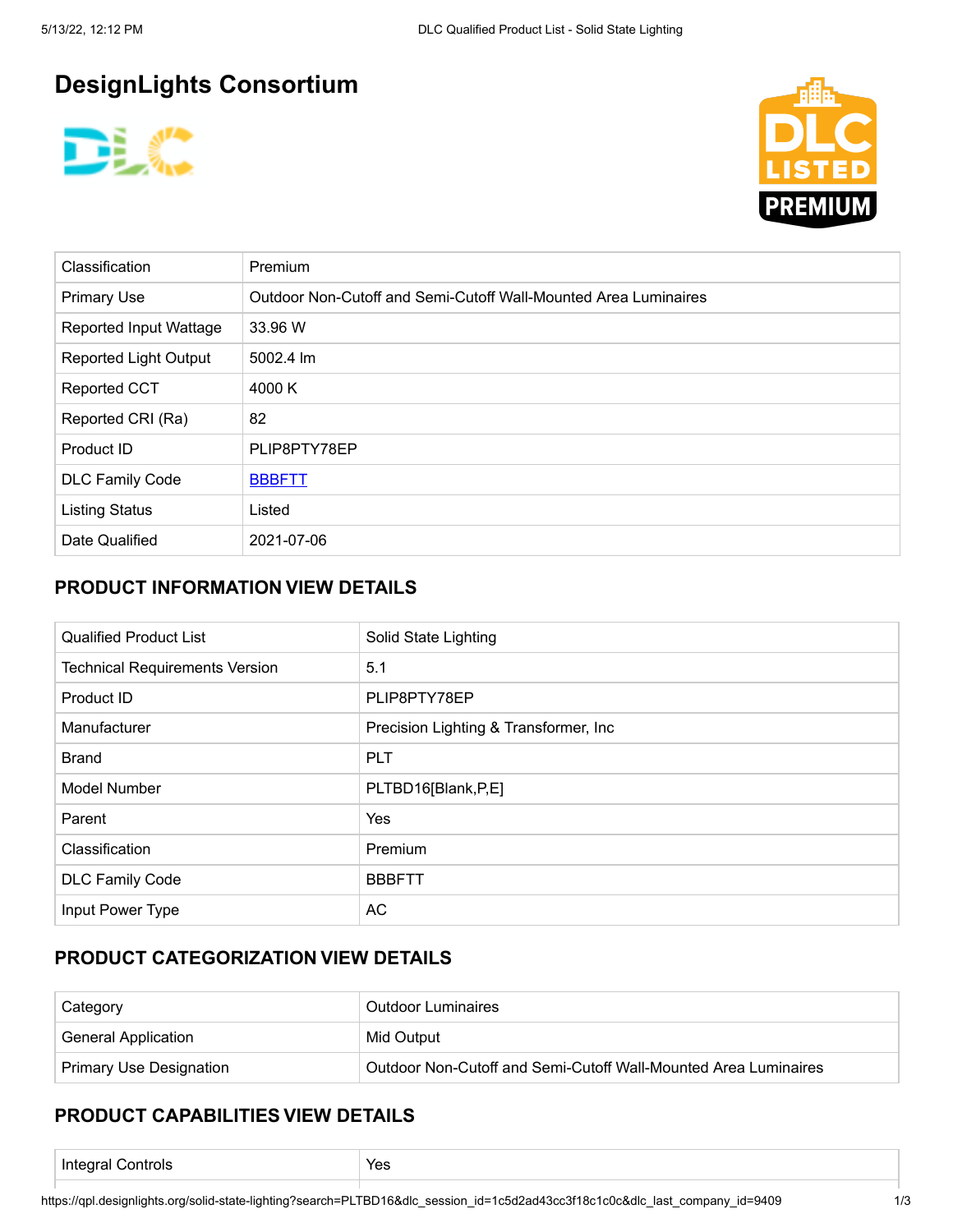5/13/22, 12:12 PM DLC Qualified Product List - Solid State Lighting

| Dimming Capability and Range                  | Continuous Dimming to 10% or below |  |
|-----------------------------------------------|------------------------------------|--|
| Sensor Type                                   | <b>Exterior Photocell</b>          |  |
| <b>SSL V5 Wired Communication Protocol</b>    | $0 - 10V$                          |  |
| <b>SSL V5 Wireless Communication Protocol</b> | No Wireless Protocol               |  |
| Field Adjustable Light Output                 | Yes                                |  |
| White-Tunable                                 | Yes                                |  |
| Warm-Dimming                                  | No.                                |  |
| Field Adjustable Light Distribution           | No                                 |  |
|                                               |                                    |  |

## **REPORTED PHOTOMETRIC PERFORMANCE VIEW DETAILS**

| <b>Reported Light Output</b>  | 5002.4 lm  |
|-------------------------------|------------|
| Reported Efficacy (AC)        | 147.3 lm/W |
| <b>Reported CCT</b>           | 4000 K     |
| Reported CRI (Ra)             | 82         |
| Reported R9                   | 1          |
| Reported IES Rf               | 83         |
| Reported IES Rg               | 94         |
| Reported IES Rcs, h1          | $-13$      |
| Reported Minimum Light Output | 3100 lm    |
| Reported Maximum Light Output | 5002.4 lm  |
| Reported Minimum CCT          | 4000 K     |
| Reported Maximum CCT          | 5000 K     |
| Reported Default Light Output | 5002.4 lm  |

### **REPORTED ELECTRICAL PERFORMANCE VIEW DETAILS**

| Reported Input Wattage             | 33.96 W   |
|------------------------------------|-----------|
| Reported Total Harmonic Distortion | 20 %      |
| <b>Reported Power Factor</b>       | 0.9       |
| Reported Minimum Input Wattage     | 21        |
| Reported Maximum Input Wattage     | 33.96     |
| Reported Default Input Wattage     | 33.96     |
| Voltage Range                      | 120-277 V |

# **TESTED PHOTOMETRIC PERFORMANCE VIEW DETAILS**

| <b>Tested Light Output</b> | 5002.4 lm  |
|----------------------------|------------|
| Tested Efficacy (AC)       | 147.3 lm/W |
| Tested CCT                 | 4156 K     |

https://qpl.designlights.org/solid-state-lighting?search=PLTBD16&dlc\_session\_id=1c5d2ad43cc3f18c1c0c&dlc\_last\_company\_id=9409 2/3